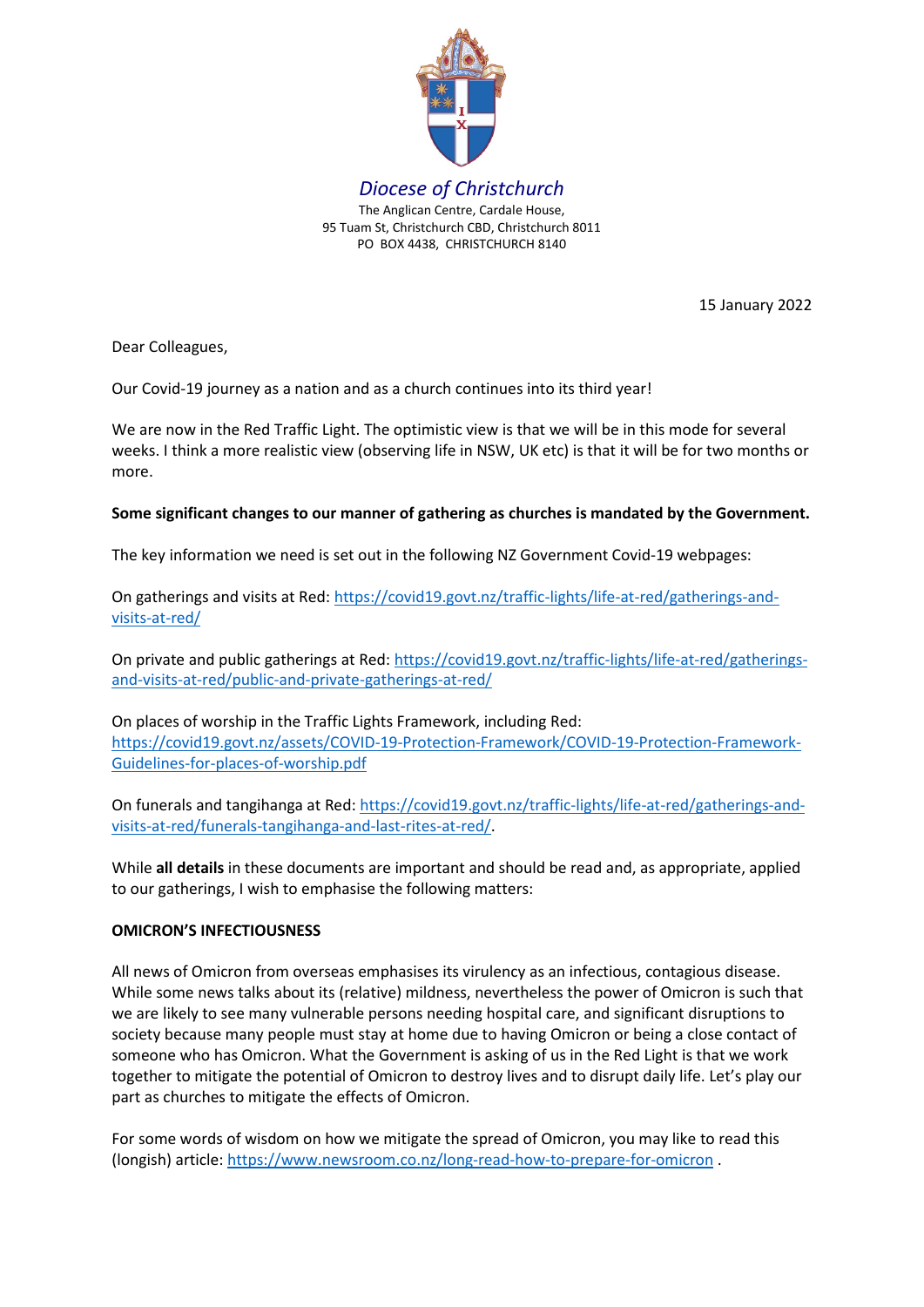## **GATHERINGS INCLUDING SERVICES OF WORSHIP**

**Vaccine Pass services** now limited to 100 persons, plus staff\* associated with such services (provided those 100+ persons can be seated 1m apart). Where a lesser number can be seated in a church or hall at 1m social distancing, the maximum number is less than 100.

"Gatherings at a place of worship (e.g. weddings, funerals) up to 100 people based on the maximum number of people who could occupy the space if each person was 1 metre apart." (From [https://covid19.govt.nz/assets/COVID-19-Protection-Framework/COVID-19-Protection-Framework-](https://covid19.govt.nz/assets/COVID-19-Protection-Framework/COVID-19-Protection-Framework-Guidelines-for-places-of-worship.pdf)[Guidelines-for-places-of-worship.pdf\)](https://covid19.govt.nz/assets/COVID-19-Protection-Framework/COVID-19-Protection-Framework-Guidelines-for-places-of-worship.pdf).

Non Vaccine Pass services now limited to 25 persons, plus staff\* associated with such services (provided those 25+ persons can be seated 1m apart). Where a lesser number can be seated in a church or hall at 1m social distancing, the maximum number is less than 25.

"Gatherings at a place of worship (e.g. weddings, funerals) up to 25 people, based on the maximum number of people who could occupy the space if each person was 1 metre apart." (From [https://covid19.govt.nz/assets/COVID-19-Protection-Framework/COVID-19-Protection-Framework-](https://covid19.govt.nz/assets/COVID-19-Protection-Framework/COVID-19-Protection-Framework-Guidelines-for-places-of-worship.pdf)[Guidelines-for-places-of-worship.pdf\)](https://covid19.govt.nz/assets/COVID-19-Protection-Framework/COVID-19-Protection-Framework-Guidelines-for-places-of-worship.pdf).

**Our thinking needs to shift from "appropriate social distancing" (Level 2) to "1m apart distancing" (Red Light).**

*\*Staff: i.e. the front of house team (e.g. vicar, deacon, organist) and the back of house team (e.g. sidespersons, welcomer). If the staff count for your service is more than 6 then numbers 7, 8, 9 etc should be counted within your 100 or your 25 maximum.*

## **COMMUNION**

In Red Light we remain in "Communion Bread Only" mode, as previously.

#### **MASKING**

I have previously said that it is now my expectation that everyone in church (whether for a Vaccine Pass service or non Vaccine Pass service or other gathering) wears a mask. That expectation remains in place (notwithstanding the fact that the Government talks about "encourage" rather than "expect.") I do not see how masking is required for (e.g.) shops, and not for

church gatherings. The virus does not distinguish between spaces.

Note the following (from [https://covid19.govt.nz/assets/COVID-19-Protection-Framework/COVID-](https://covid19.govt.nz/assets/COVID-19-Protection-Framework/COVID-19-Protection-Framework-Guidelines-for-places-of-worship.pdf)[19-Protection-Framework-Guidelines-for-places-of-worship.pdf\)](https://covid19.govt.nz/assets/COVID-19-Protection-Framework/COVID-19-Protection-Framework-Guidelines-for-places-of-worship.pdf):

"Face coverings are required for workers and volunteers at gatherings (excluding performers and formal speakers, such as a person leading a service, provided they are 2m apart from others), and encouraged for others."

That is: everyone participating in a service, whether as a leader, performer or worshipper, should be masked, except that Masks may be removed for the purpose of leading worship, leading singing (music group/choir), leading intercessions, preaching, reading lessons. When not actually speaking/singing in such roles, masks should be worn.

EXCEPT: the direction by me remains in force that **presiders at Communion** must be masked during presidency (on account of mouth/nose being so close to that which will soon be received by the congregation) – as well as during preparation of the elements and the communion table.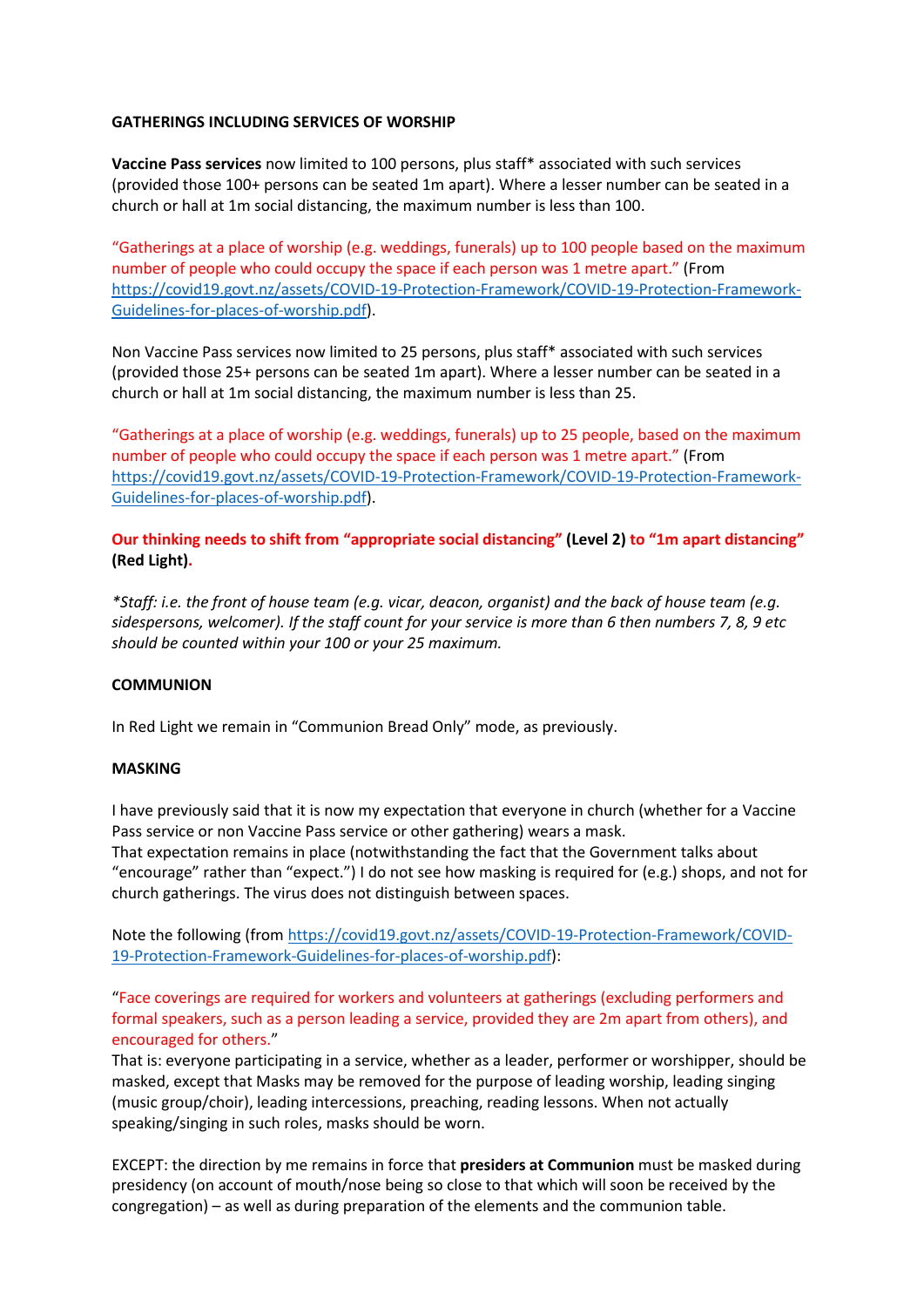NOTE: Note now the requirement that All such leaders/performers should be **2m away** from the congregation.

Further: when the congregation steps forward to receive communion, masks must remain on and must not be taken off. After receiving the communion bread, the bread should be placed discreetly in one's mouth with minimal lifting of the mask to do so.

Also: it is not acceptable to wear a mask which does not cover both mouth and nose. All masks must cover mouth and nose at all times that masks are worn.

Please review the standard of mask wearing in your services. Some parishes – putting it bluntly – are not yet up to standard.

### **SINGING**

Singing is permitted for services in Red Light mode. Masks should remain on, except for those leading the singing (choirs/music groups/cantors).

### **REFRESHMENTS**

If you are operating as a gathering, you can serve food and drink at green, orange or red. (From [https://covid19.govt.nz/assets/COVID-19-Protection-Framework/COVID-19-Protection-Framework-](https://covid19.govt.nz/assets/COVID-19-Protection-Framework/COVID-19-Protection-Framework-Guidelines-for-places-of-worship.pdf)[Guidelines-for-places-of-worship.pdf\)](https://covid19.govt.nz/assets/COVID-19-Protection-Framework/COVID-19-Protection-Framework-Guidelines-for-places-of-worship.pdf).

The specifics of how food and drink are to be served for a gathering (compared to an "event") are not well defined but some common sense should prevail: the common sense that keeps asking whether what we are doing is minimising the possibility of infection spreading. So:

- Those serving: Workers and volunteers must wear a face covering when serving and handling food at orange and red (from [https://covid19.govt.nz/assets/COVID-19-Protection-](https://covid19.govt.nz/assets/COVID-19-Protection-Framework/COVID-19-Protection-Framework-Guidelines-for-places-of-worship.pdf)[Framework/COVID-19-Protection-Framework-Guidelines-for-places-of-worship.pdf\)](https://covid19.govt.nz/assets/COVID-19-Protection-Framework/COVID-19-Protection-Framework-Guidelines-for-places-of-worship.pdf).
- Recommended here that those serving food and drink also wear disposable gloves.
- Food should be served from a servery or table to people who will consume food and drink (that is, food should not be placed on a plate for many hands to access).
- Hand sanitiser should be available.

#### **CHILDREN**

- children do count towards numbers counted
- children are welcome at Vaccine Pass services
- children's leaders should be vaccinated
- children's leaders must wear masks during children's gathering (similarly to directions given above re leaders/performers in worship services)
- sanitiser should be available and be used
- social distance rules (such as 1m distancing) should be followed
- communication with parents about Covid/Red Light requirements and measures being taken is essential
- shared toys and resources should be sanitised regularly (or not used)
- when a gathering re children is in a separate meeting space to others meeting in another space, with each space counted separately, there should be separate toilet facilities for each space. (If separate toilet facilities are not available then the site counts as one space in respect of the limit of 25 or 100.